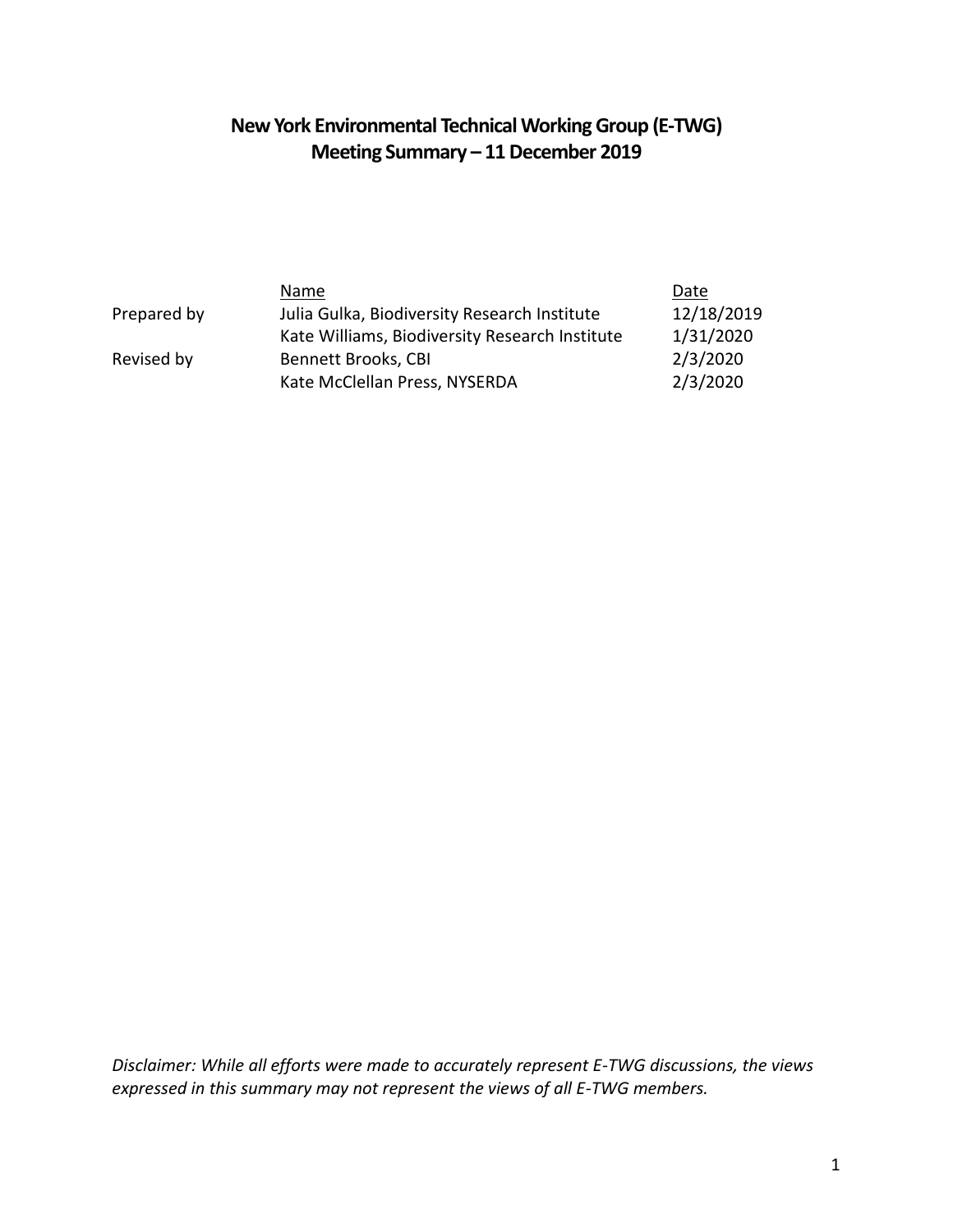# **Background**

As part of New York State's efforts to responsibly develop offshore wind energy, the New York State Energy Research and Development Authority (NYSERDA) convened the Environmental Technical Working Group (E-TWG) to provide input to the state on environmental topics<sup>1</sup>. The fifth meeting of the E-TWG was held via video conference on 11 December, 2019. Fourteen E-TWG members participated in this meeting (Appendix A).

This meeting summary is intended to capture the key points of discussion and input from the E-TWG, as well as action items identified during the meeting. This summary is loosely organized according to the structure of the meeting agenda (Appendix B). Specific comments are organized by topical relevance, not necessarily the part of the agenda in which the comments were made. Opinions are not attributed to specific E-TWG members unless there is a clear reason to do so. For topics where there were differences of opinion among E-TWG members, this summary identifies areas of agreement as well as the different perspectives offered during meeting discussions.

# **Action Items**

The following action items to advance E-TWG objectives were identified during the meeting:

- **The next E-TWG meeting will be held in person in February 2020**. If you have not done so already, please fill out the scheduling poll for this meeting.
- Those involved in **environmental mitigation plan** discussions should provide additional feedback to NYSERDA as soon as possible
- The next **RSE workshop will be held on January 31** in Boston. The E-TWG and other stakeholders will receive a draft of the business case and plan in advance of the workshop.
- E-TWG members are encouraged to provide **feedback on the new E-TWG website** and to share the website with others.
- Support staff will shortly be sending out a **final version of the communications and outreach plan** as well as posting it to the website.
- Please email Kate McClellan Press with any ideas for **webinar topics** or potential speakers and with feedback on the NYSERDA offshore wind website.
- Please reach out to support staff with recommendations for **technical expertise** for the 2020 State of the Science Workshop on cumulative impacts and the bird and bat scientific research framework workshop.

# **Welcome & Introductions**

 $\overline{a}$ 

Kate McClellan Press (NYSERDA) opened the meeting. E-TWG members and support staff introduced themselves. Several changes to E-TWG membership were noted, including:

- A new representative on the E-TWG from Ørsted.
- A new developer, Avangrid, joined the E-TWG.
- A new alternative representative has been identified from NOAA Fisheries.

<sup>&</sup>lt;sup>1</sup> For meeting agendas, summaries, and presentations, see: http://nyetwg.com/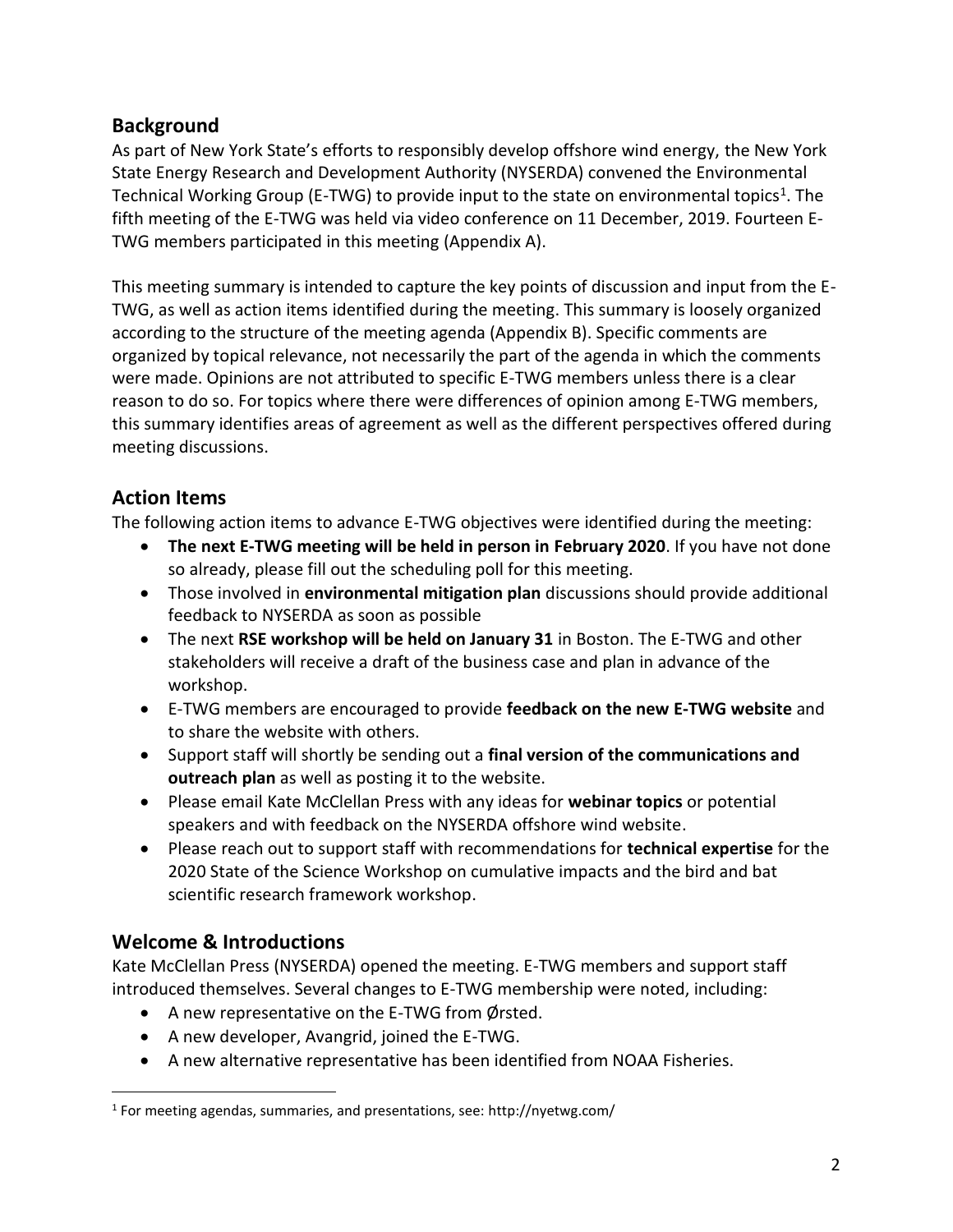- The previous representative from New Jersey Board of Public Utilities has left the position. Support staff will reach out for a new member to replace them.
- A representative from the Delaware Department of Natural Resources and Environmental Control has left their position and will no longer serve on the E-TWG.

# **Updates on Recent Activities**

# **Environmental Mitigation Plans**

New York State contracts with Sunrise Wind and Empire Wind were signed in early fall 2019<sup>2</sup>. Requirements under the contracts include 1) consultations with relevant state agencies, 2) participating in working groups, 3) evolving mitigation plans over the course of the project, 4) making all data publicly available, and 5) implementing night lighting controls (ADLS systems). As part of this process, the two developers submitted environmental and fisheries mitigation plans. Consultations with the E-TWG and the Fisheries Technical Working Group (F-TWG) on these plans aim to provide advice and recommendations to ensure New York is pursuing offshore wind development responsibly. Consultations with the E-TWG include only nondeveloper group members. The first round of these consultation meetings occurred in November 2019 and the intention is that both verbal and written feedback will help inform the first round of edits of these mitigation plans, which will be posted on the TWG website along with meeting summaries. High-level takeaways from the meetings included:

## Sunrise Wind (Ørsted and Eversource)

- There are areas where more specificity was desired in the mitigation plans.
- In places lacking significant detail due to early phase of the process, E-TWG members requested that Sunrise provide at least a general goal (e.g., indicate intentionality of commitment).
- E-TWG members felt that mitigation plans were missing content on nocturnal birds and habitat displacement.
- The mitigation plan could include more reasoning behind certain choices as they relate to lessons learned from the industry elsewhere in the world.
- Ørsted will host a webinar on noise monitoring in 2020.

# Empire Wind (Equinor)

 $\overline{a}$ 

- E-TWG members expressed a strong appreciation for the use of gravity-based foundations.
- E-TWG members made several specific suggestions to strengthen proposed studies of impacts.
- Equinor offered to have further discussions around risk assessment tools and frameworks for decision-making.

<sup>2</sup> [https://www.governor.ny.gov/news/governor-cuomo-announces-finalized-contracts-empire-wind-and-sunrise](https://www.governor.ny.gov/news/governor-cuomo-announces-finalized-contracts-empire-wind-and-sunrise-wind-offshore-wind)[wind-offshore-wind](https://www.governor.ny.gov/news/governor-cuomo-announces-finalized-contracts-empire-wind-and-sunrise-wind-offshore-wind)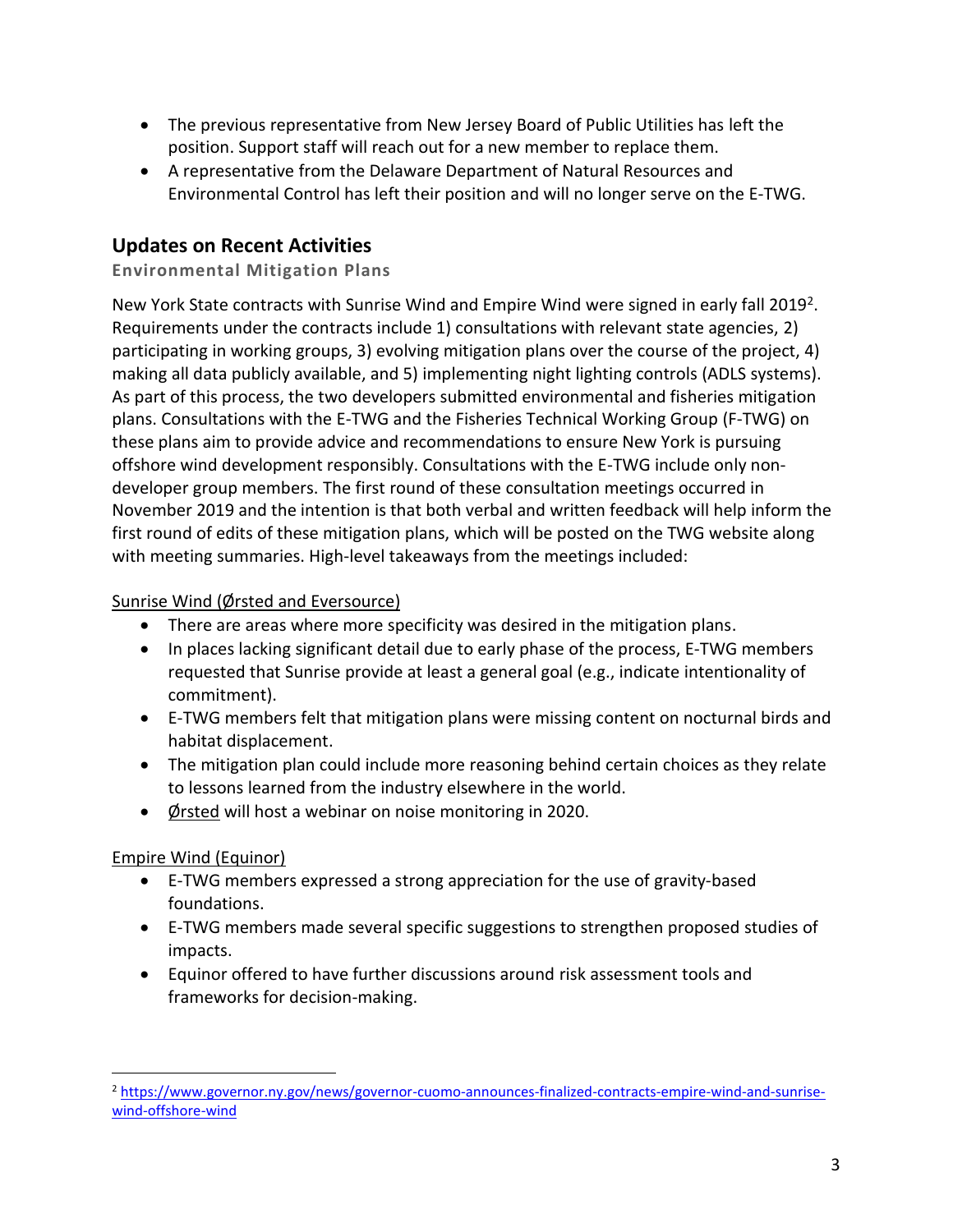- E-TWG members recommended that Equinor highlight where mitigation plans exceed baseline requirements and standards, both to give them credit for those efforts and to make it easier for stakeholders to see where Equinor is taking extra steps.
- There was interest in topic-specific webinars on aerial surveys and other environmental assessments.

Following the first procurement, NYSERDA worked to standardize the mitigation plans to provide a format that was more easily comparable between projects. This same format will be used for mitigation plans in future procurements. It is anticipated that environmental mitigation plans will be updated approximately 2-3 times per year based on major milestones and guidance. NYSERDA also plans to engage the full E-TWG in broader discussions about lessons learned and potential opportunities to pre-populate sections of the next round of environmental mitigation plans.

#### Discussion

- What is the best process for providing input on more current data for use in the environmental mitigation plans?
	- $\circ$  Agencies should go directly to developers with information on relevant data sets. In instances where there are specific places in the mitigation plans that would benefit from new data, this context should be provided in feedback to NYSERDA as well.
- A group member indicated an appreciation for consistency and dialogue across state processes, recognizing that Connecticut included a requirement for environmental mitigation plans in their recent procurement. The greater consistency across states, developers, and stakeholders, the better.

#### Next Steps

- Those involved in the mitigation plan discussions should provide any written feedback to NYSERDA as soon as possible.
- The process will be discussed in more detail at the next E-TWG meeting in early 2020.

#### **Regional Science Entity**

NYSERDA has been working with Cadmus Group and the Consensus Building Institute (CBI) to engage stakeholders in developing plans for a regional science entity (RSE). Currently, a small coordinating group (representing several states, federal agencies, NGOs, and developers) is carrying forward work on this topic. Since the last update, with oversight from the coordinating group, and after a second round of stakeholder interviews, Cadmus and CBI have developed 1) a business case articulating the need for an RSE, the high level mission, geographic scope, and the value of an entity to different sectors, and 2) a draft business plan laying out the structure, function, and organizational direction. Both of these documents are going through coordinating group review and will be shared with the larger stakeholder group soon.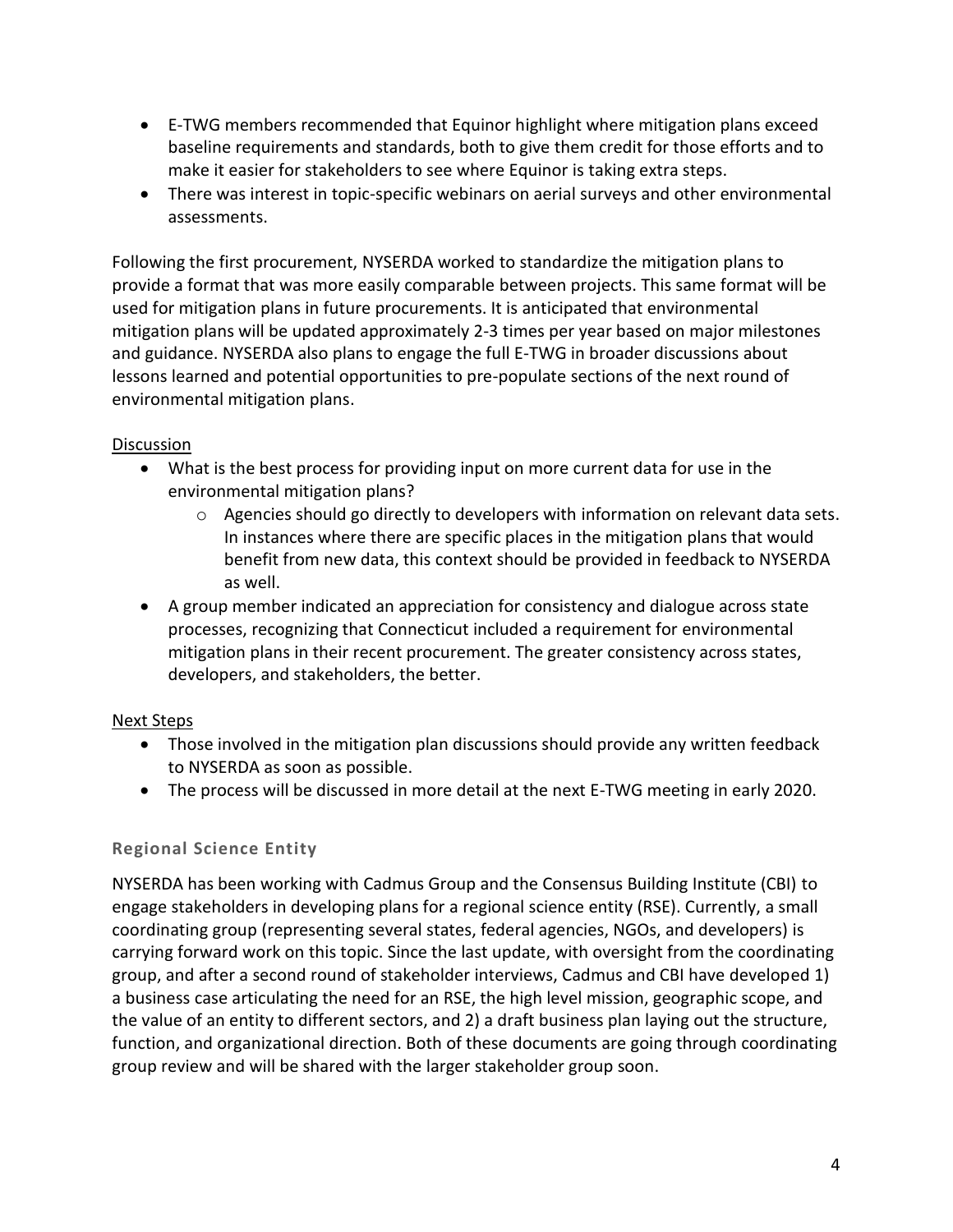The next step is a workshop on January 31, 2020 to continue developing different aspects of the entity. Key elements for the functioning of an entity include:

- 1. Fiscal agent an organization that has administrative capacities, low overhead, and is able to carry out financial duties, funding, and payroll. Selection could occur through a request for proposals (RFP) or request for information (RFI) or directly through consensus of the coordinating group. There are different options for the type of organization including an existing NGO, federal agency, or separating staffing and research functions.
- 2. Coordinator this would be an individual with the competencies to accelerate the process, both managing the structure and executing day-to-day functions. Selection could occur through a job listing and interview process either via the steering committee (described below) or the coordinating group. There are multiple ways to structure this position, with a single full-time coordinator or multiple part-time individuals, among other options.
- 3. Steering Committee a formalized group akin to the coordinating group. This would be a small group, representative across sectors, which makes decisions and sets a strategic vision.
- 4. Taxa Subcommittees taxon-specific experts. Current ideas for groups include marine mammals, birds, sea turtles, and habitats/ecosystems. These sub-committees would provide recommendations up to the steering committees. As part of this function, they may organize workshops, connect with State of the Science efforts, and be involved in outreach to the public. Initial aims may involve setting action steps and vision. Selection could be by sector and expertise, and could involve appointment by the steering committee. There may also be opportunities to utilize existing organizations.
- 5. Wider Stakeholders and General Public Stakeholders include representatives from specific sectors, whose input may be sought by subcommittees, the coordinator, and the steering committee. The general public includes anyone interested and they will have opportunities for input at defined points.

# Cost and Funding

Cadmus and CBI have put together a rough annual budget for administrative costs (not indicative of the level of contribution towards research) of \$600K to pay for a full-time coordinator, possible part-time administrative support, overhead costs, and events. Options for funding include a membership structure, or other possibilities that involve federal agencies. All sectors would need to contribute in some way, but those approaches are still in discussion.

# Next Steps

• The next RSE workshop will be held on January 31 in Boston. The E-TWG and other stakeholders will receive a draft of the business case and plan in advance of the workshop.

# **Discussion**

• We need to think about how quickly the effort is progressing as it relates to the development of BMPs.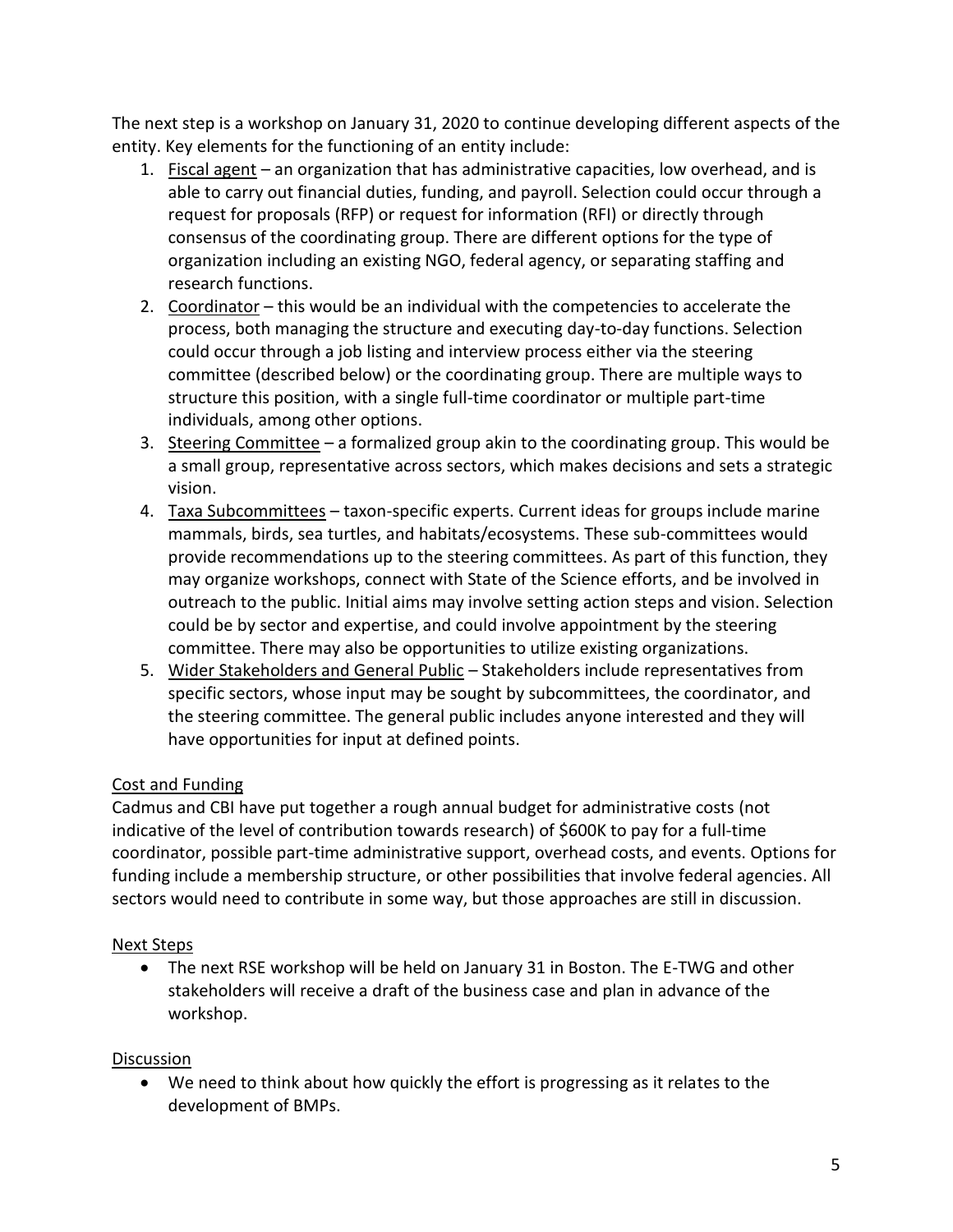- $\circ$  As part of the business plan, there is a draft action plan which can help provide clarity on this aspect.
- For subcommittee taxonomic groups, is the lack of a fish group intentional? We want to make sure that this taxon does not get forgotten.
	- $\circ$  There is a separate group, ROSA focused on fisheries-related research. Close coordination with ROSA is needed to ensure that there is no duplication of effort and there is comprehensive coverage of fish-related research issues.
	- $\circ$  There have been no decisions made on the specifics of the taxa subcommittees. There is room to modify the focus either in the immediate or longer-term. Another consideration is to add a topic focused on ecosystem components (e.g., oceanographic, physical, and biological).
- The National Renewable Energy Laboratory (NREL) is starting a state of the science synthesis effort focused on environmental topics for offshore wind energy development. Is there coordination with this effort?
	- o Yes, there is coordination, and we are in conversations with representatives from that group to find the best ways to utilize resources.
	- $\circ$  There is also ongoing coordination with NREL in relation to the State of the Science Workshop and the Bird and Bat Scientific Research Framework to ensure we are not duplicating efforts. There is room for continued coordination moving forward.

## **E-TWG Website, Timeline and Communications**

# E-TWG Website

Following feedback from the E-TWG earlier this year, the group website has been redesigned and is now an independent site [\(nyetwg.com\)](http://nyetwg.com/) hosted on the Wix platform. The site went live in October 2019. The use of this platform increases capabilities to manage mailing lists and send email blasts, among other increased capabilities. As with the previous site, it houses meeting summaries, presentations, and other E-TWG products. Support staff will also be adding a page for environmental mitigation plans. There is also information on past and upcoming State of the Science workshops.

# E-TWG Timeline

In response to feedback from E-TWG members at the last meeting, support staff have developed a timeline of group activities. This timeline represents a snapshot of about a year of E-TWG activities with any known upcoming workshops and products to be coming out of the group. This timeline will be updated regularly and posted to the E-TWG website.

#### Communications and Outreach Plan

The communications and outreach plan for the E-TWG has been revised based on comments from the last E-TWG meeting and updated based on the new website. Support staff will send out a final version to the group shortly and also post it to the website.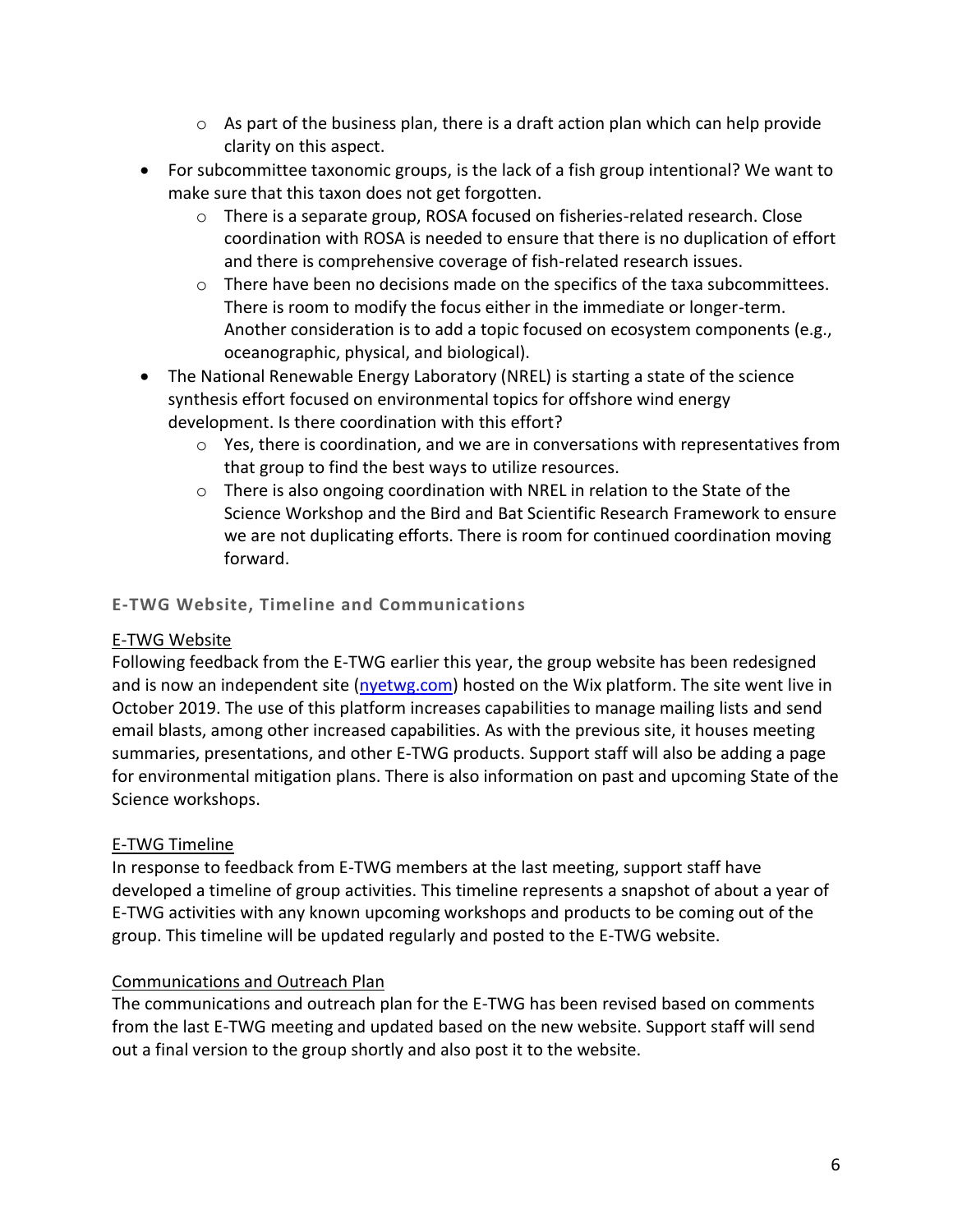Next Steps

- E-TWG members are encouraged to provide feedback on the new website and to share it with others interested in the group.
- Support staff will shortly be sending out a final version of the communications and outreach plan as well as posting it to the website.

#### **E-TWG Letter to the R&D Consortium**

The E-TWG submitted a letter to the National Offshore Wind Research and Development Consortium in March 2019 on the topics of real-time observations of baleen whales and technology development and assessment for detecting and deterring collisions of flying wildlife at offshore wind farms. The R&D Consortium in October 2019 released a second version of its Research and Development Roadmap<sup>3</sup>. The consortium heard the input from the E-TWG and these topics were incorporated into the updated roadmap. The roadmap includes topics of technology to reduce siting conflicts and turbine interactions with wildlife, and potential conflicts including collisions of surface vessels with marine mammals, avian species interactions, and the impact of noise on marine mammals.

#### Discussion

- Will the consortium also go on to fund this type of work?
	- o Inclusion in the roadmap opens up the possibility of funding this type of work. There are many other parts of its mission, but it does open the door for proposals in this research area.

# **NYSERDA funded research**

Five research projects were selected under NYSERDA's 2019 RFP for environmental and fisheries research to inform offshore wind energy development. These include two projects focused on commercial fishing: 1) strategies and tools to address commercial fishing access in offshore wind farms, and 2) creation of a fisherman's data trust for effective inclusion of fishermen's knowledge in offshore wind decision-making. There are also three environmental projects focused on environmental modeling and the development of monitoring protocols for nanotag studies. At the February 2020 E-TWG meeting, we will have the principle investigators from each project give an overview of their projects.

In addition to these newly funded research projects, NYSERDA is in the process of planning geotechnical and geophysical surveys in the New York draft wind energy area.

#### **NYSERDA Webinar Series**

 $\overline{a}$ 

At previous E-TWG meetings, members have expressed interest in a NYSERDA webinar series on topics related to offshore wind. NYSERDA is still in the process of organizing this series, with

<sup>3</sup> [https://mk0pesafogiyof6m7hn7.kinstacdn.com/wp-content/uploads/2019/12/National-Offshore-Wind-Research](https://mk0pesafogiyof6m7hn7.kinstacdn.com/wp-content/uploads/2019/12/National-Offshore-Wind-Research-and-Development-Consortium-Roadmap-2.0.pdf)[and-Development-Consortium-Roadmap-2.0.pdf](https://mk0pesafogiyof6m7hn7.kinstacdn.com/wp-content/uploads/2019/12/National-Offshore-Wind-Research-and-Development-Consortium-Roadmap-2.0.pdf)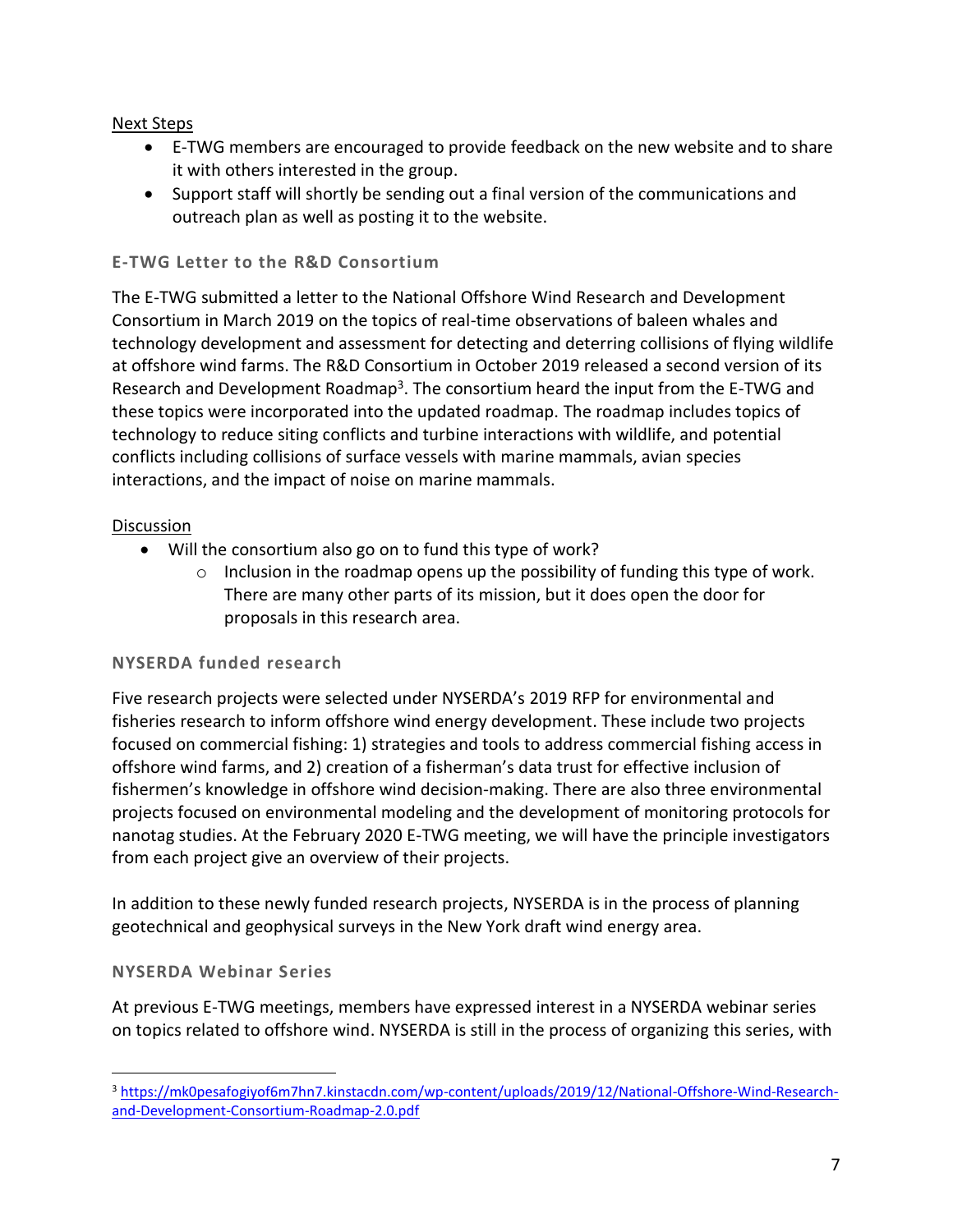an aim to start in early 2020. The group has already recommended some webinar topics; if group members have specific ideas for other webinar topics or for speakers who could provide a neutral third-party perspective on various topics, please email Kate McClellan Press.

**Discussion** 

- Is there still a plan to have a webinar on the digital aerial survey data in the New York Bight?
	- $\circ$  This is on the list of topics. Due to delays in data analysis, this topic has been postponed, but it will likely be one of the first webinars in the series.
- Will webinars be recorded and made publicly available?
	- o Yes, that is the intention; recorded webinars will be available on the NYSERDA offshore wind website.

# **BMP Specialist Committees: Update and E-TWG Role**

Two best management practice (BMP) specialist committees were formed in early 2019 with direction from the E-TWG. Many E-TWG members are involved in these committees, but for those not involved, this is a brief update on the process, including preparation for the first round of recommendations, which will be provided to the E-TWG in early 2020. This will be one of the main topics for discussion at the February E-TWG meeting.

# New York Timeline

There are many unknowns in the timeline for the next New York procurement. With the signing of contracts with Empire Wind and Sunrise Wind, the Phase 1 Report<sup>4</sup> was released and submitted to the Public Service Commission (PSC). This is the first step in initiating the next round of procurements. The next step is a generic environmental impact statement (GEIS), which will be available for public comment through the PSC before a decision on whether to move forward with another phase of offshore wind procurement. A procurement announcement would be followed by a 60-day public comment period, which would be the opportunity to submit recommendations to the PSC. This is the stage at which products coming out of the specialist committees would be the most useful. Unfortunately, there is uncertainty in this timeline, but by pushing forward with the specialist committees, we will be ready with products and recommendations when the time comes for public comment.

# Specialist Committee Timeline

Specialist committees focused on (1) marine mammals and sea turtles and (2) birds and bats were formed following the February 2019 E-TWG meeting. These committees have been meeting regularly since then. The process has involved review of existing BMPs, particularly using the MMP tool, and discussion of topics to develop recommendations. The immediate goal is to inform the next New York procurement, as the Department of Public Service has demonstrated interest in considering recommendations coming from the E-TWG in the next procurement round.

 $\overline{a}$ <sup>4</sup> [https://a6481a0e-2fbd-460f-b1df-](https://a6481a0e-2fbd-460f-b1df-f8ca1504074a.filesusr.com/ugd/78f0c4_8d4d4fab8c9941c3aaa66680ccfd93a7.pdf)

[f8ca1504074a.filesusr.com/ugd/78f0c4\\_8d4d4fab8c9941c3aaa66680ccfd93a7.pdf](https://a6481a0e-2fbd-460f-b1df-f8ca1504074a.filesusr.com/ugd/78f0c4_8d4d4fab8c9941c3aaa66680ccfd93a7.pdf)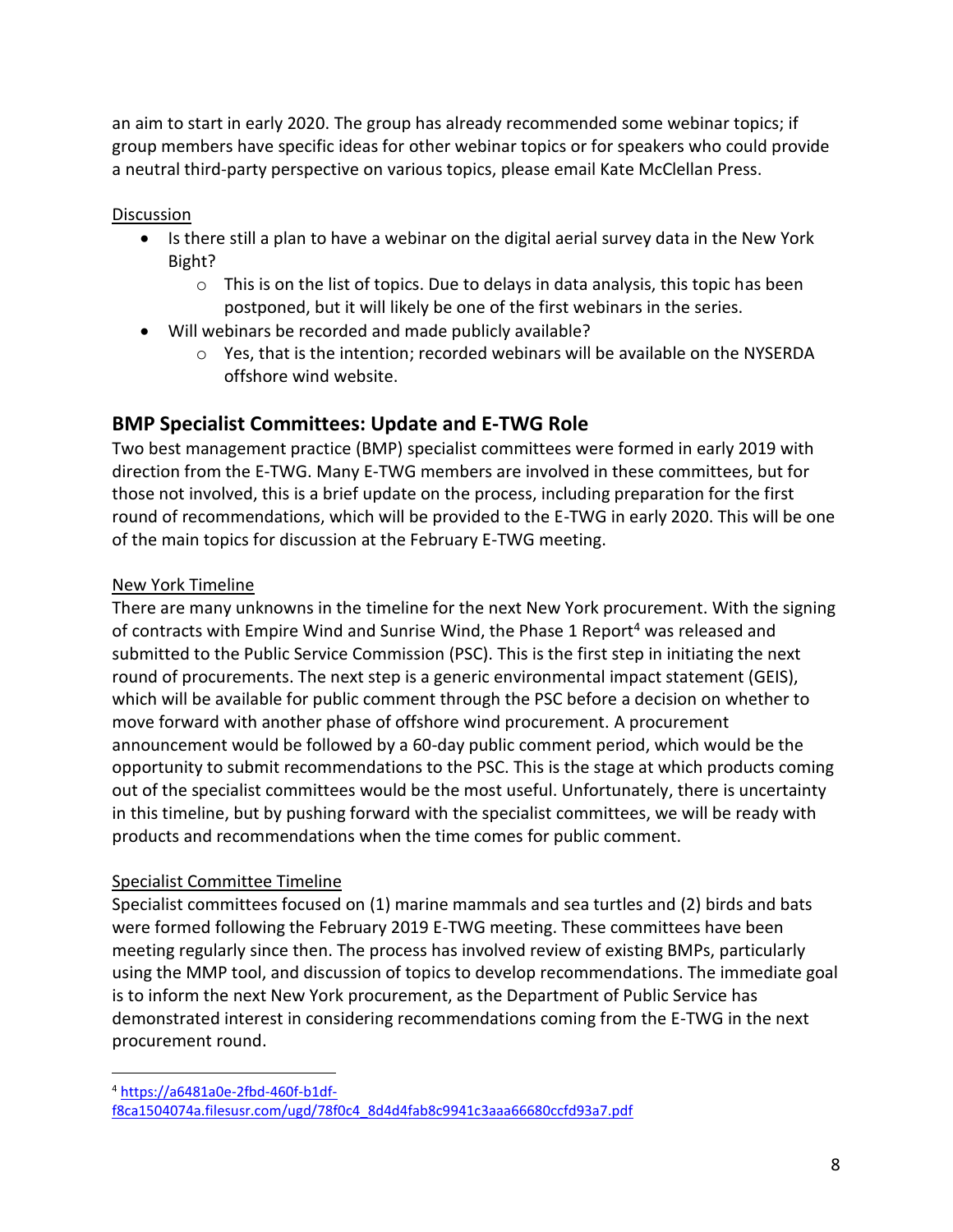#### The Term "BMP"

The term "BMP" has caused a lot of confusion from the committees, partly because this is a loaded term that is used in different contexts with different meanings. Because of this, the committees have moved away from the term and are instead using the term "recommendations".

#### Committee Products

The committees provide verbal input to NYSERDA and DPS through meetings and group discussions. They also allow for committee members coming from different perspectives to hear each other's concerns and ideas. The main written product for each committee is a summary document that reflects committee discussions. This document will become public, and it aims to summarize recommendations, the level of committee support for each topic, and key points of committee discussion. The document gives no individual attribution and is intended to be a living document, updated as committee discussions progress. The aim is to have a first draft of this document in early January to go out to review by the E-TWG before the February meeting. This document is not currently intended to be submitted directly to DPS, but can serve as a reference in public comments. The E-TWG will have an opportunity at its February 2020 meeting to discuss other possible uses for this document.

## E-TWG Involvement

The E-TWG will receive a version of the summary document from both committees in early February for review. This will be an opportunity to check in on committee progress and provide feedback. There may also be additional options for E-TWG involvement, and we need to discuss how to effectively communicate recommendations to DPS. The E-TWG could chose to submit a letter to DPS that references the summary documents, identifies areas of consensus, and puts the weight of the E-TWG behind a recommendation. The E-TWG could also choose to refer back to the specialist committees to submit letters to DPS. There may also be other approaches. Other points of discussion for the E-TWG include longer-term goals for the specialist committees, as well as thinking about modifications to the process to be more effective.

#### *Discussion*

• A committee member applauded the process, recognizing the importance of documenting discussion to provide context on decision-making leading to the recommendations.

# **Workshop Plans**

In addition to the RSE workshop mentioned above, there are two upcoming E-TWG-related workshops: the 2020 State of the Science Workshop, and a workshop to initiate development of a scientific research framework to understand impacts to birds and bats from offshore wind energy development.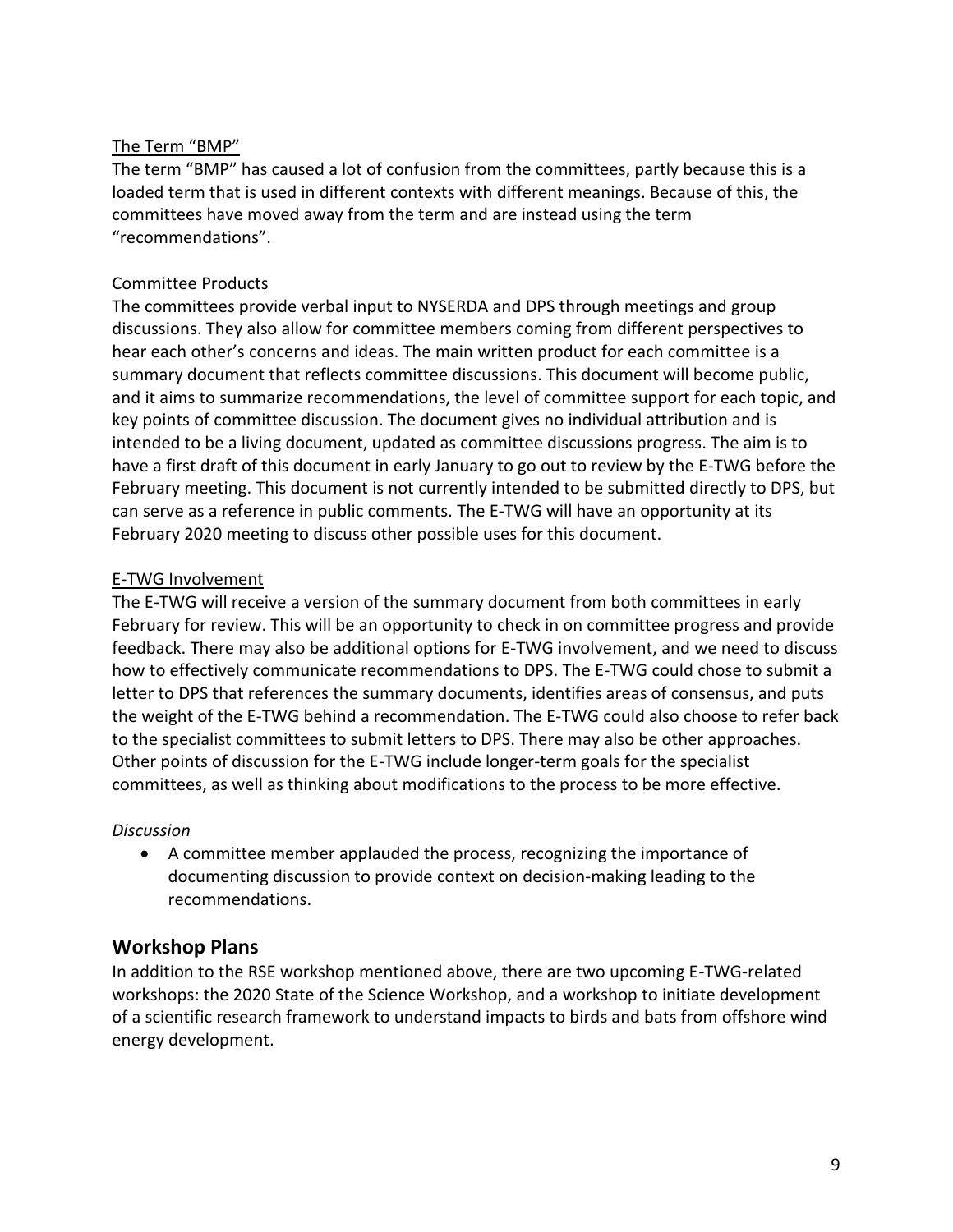#### **2020 State of the Science Workshop**

The 2018 State of the Science Workshop aimed to provide a general overview of what we know about wildlife effects from offshore wind energy development. The 2020 workshop will be more of a working meeting, with a focus on cumulative impacts. The planning committee has been meeting regularly to work on logistics and scientific program development.

#### **Logistics**

NYSERDA is in the final stages of contracting with the venue for the workshop, but unofficially, it will be held in Rye Brook, Westchester Country, New York from May 5-6, 2020, with a third day (May 7) as an opportunity to hold related side meetings. Support staff and the planning committee intentionally avoided New York City to ensure that attendance is affordable for participants. Day 1 registration will be open to anyone. Day 2 breakout group attendance may be limited to a degree, with breakout group leads having the final say in attendance. As soon as the contract is finalized, we will be sending out a save-the-date notice to the workshop mailing list and publicizing through other means.

## Agenda

Day 1 of the workshop will consist of plenaries and Q&A panel discussions, similar to the 2018 workshop, as well as possible end-of-day breakout group discussions and an evening poster session. We will be putting out a call for abstracts for the poster session. Day 2 will primarily consist of breakout discussions divided by taxonomic group to develop a research agenda for understanding cumulative impacts to wildlife from offshore wind. Breakout group topics may include benthos, fishes and mobile invertebrates, birds, bats, marine mammals, sea turtles, and habitats and environmental change. We welcome input from the E-TWG on breakout group leads with technical expertise as well as speakers for plenary presentations.

#### **Discussion**

 $\overline{a}$ 

- A group member indicated the importance of defining cumulative impacts, as there is a very specific definition under the National Environmental Policy Act (NEPA).
	- $\circ$  The planning committee has decided to focus on cumulative impacts from a biological perspective rather than from a regulatory perspective. We will make sure that this is made clear during the opening session of the workshop. We also recognize that cumulative impacts could refer to impacts from other stressors besides offshore wind. In order to bound discussions, the workshop will be focused on offshore wind.

# **Bird and Bat Scientific Research Framework**

NYSERDA has committed to funding the development of scientific research framework to guide the long-term study of impacts to birds and bats from offshore wind energy development. This is analogous to the recent Massachusetts Clean Energy Center (MassCEC) and Bureau of Ocean Energy Management (BOEM) workshop<sup>5</sup> to develop a protected species framework for marine

<sup>5</sup> <https://www.nyetwg.com/other-resources>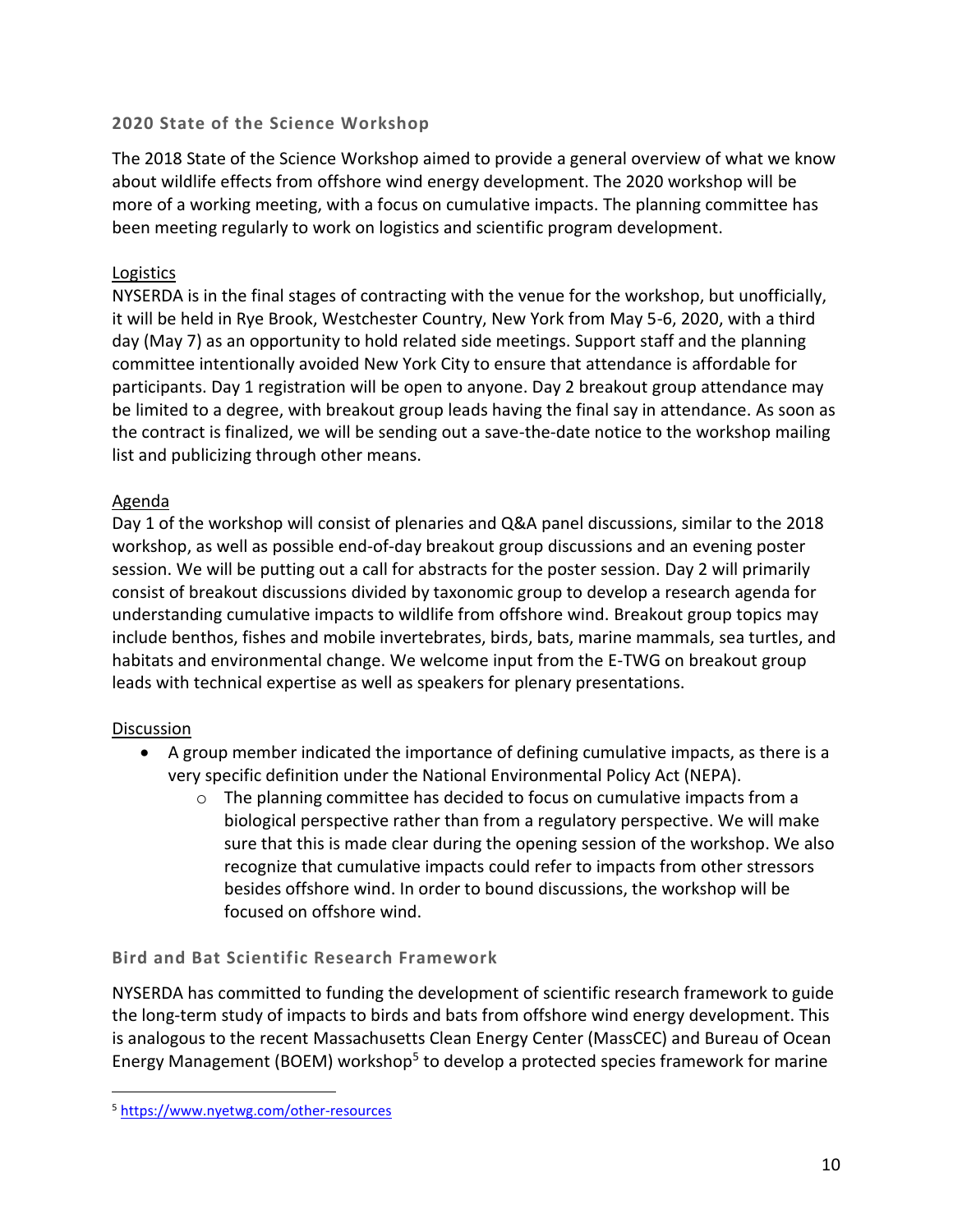mammals and sea turtles. A planning committee has formed to aid in the planning of this effort, including representatives from U.S. Fish & Wildlife Service, BOEM, the Pacific Northwest National Laboratory, the North Carolina Wildlife Resources Commission, Audubon New York, NYSERDA, and BRI. The effort has the same geographic scope as the E-TWG and the three main objectives include: 1) identify key research questions for understanding impacts to birds and bats from offshore wind, 2) develop testable hypotheses and methods to be used to answer these questions, and 3) identify technological deficiencies and data gaps that may inhibit the ability to answer these questions.

## Stakeholder Workshop

To initiate development of this framework, there will be a multi-day stakeholder workshop held in March 2020 in New York City. The planning committee is modeling the scientific program after the protected species framework workshop, with two days of presentations and breakout group discussions, followed by a third day with a smaller group of subject matter experts who will take stakeholder feedback and begin developing a framework. If you have input on expertise that should be involved in the workshop, please email support staff with suggestions.

## **Other Updates**

#### Fisheries Technical Working Group

NYSERDA is in the process of hiring a fisheries liaison to work directly with the fishing industry in the region. In cooperation with the Responsible Offshore Development Alliance (RODA), NYSERDA is seeking feedback from fisheries on transit corridor options through the New York Bight. Initial discussions have also taken place relating to the development of BMPs by the F-TWG, though this is currently not a focus of group discussions.

#### *Discussion*

- Within this effort around transit lanes, are you discussing the width of lanes?
	- o NYSERDA is currently agnostic to transit lane width. The focus is on gathering location data, and to leave discussions about lane width to BOEM and the U.S. Coast Guard. There are discussions around the development of a guiding principle related to transit lane width, which would relate to the amount of anticipated traffic.

#### NYSERDA Offshore Wind Website

NYSERDA is rethinking how information is presented to stakeholders and the general public on its offshore wind website. As part of this process, NYSERDA is seeking input from E-TWG members on how, if at all, they use the website, and any ideas for how it can be improved to increase utility. It is also useful to know who is not using the website. Please email Kate McClellan Press with any feedback.

#### *Discussion*

• Multiple members indicated routine use of the website to find reports and other documents as well as procurement information.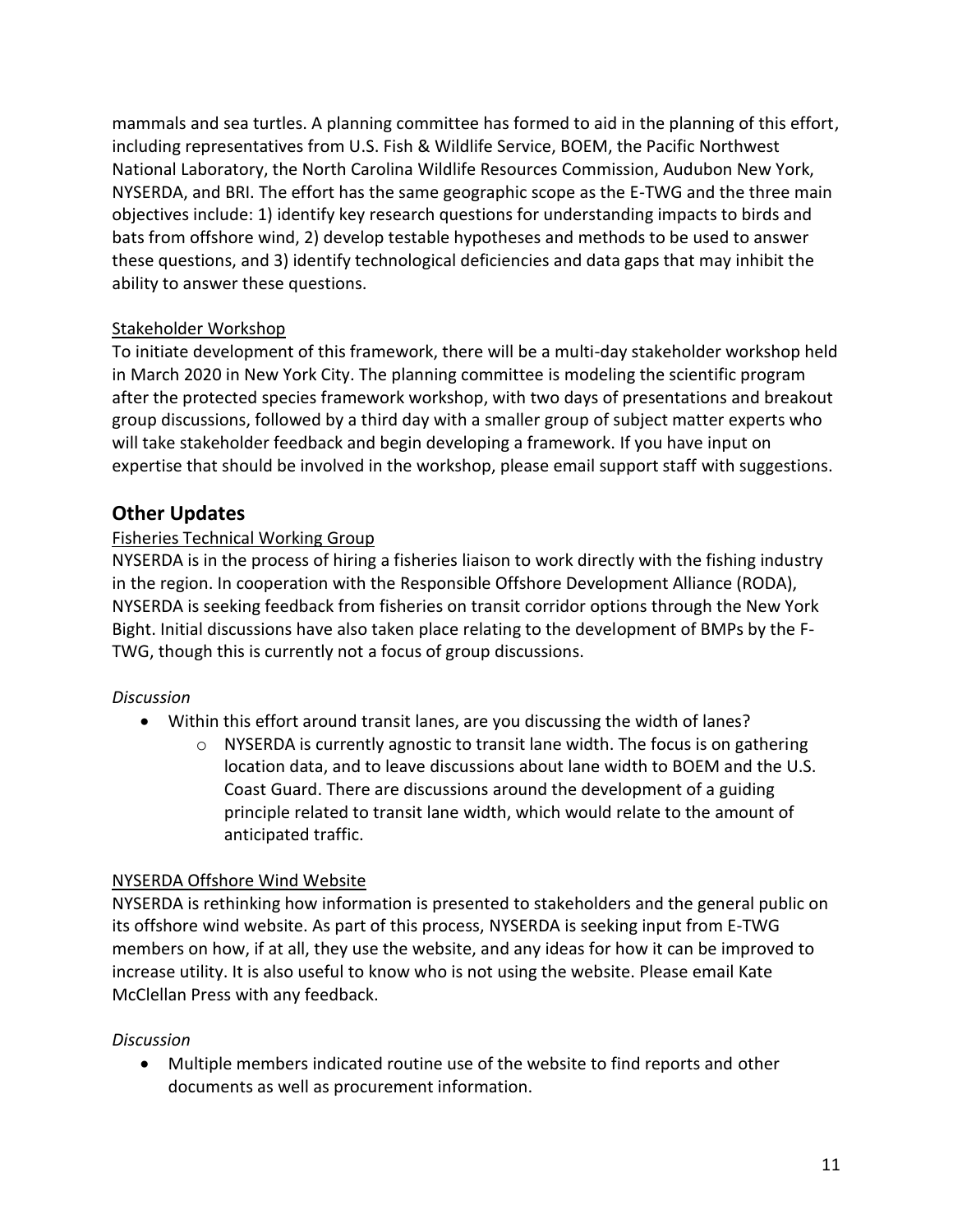## Passive Acoustic Monitoring Workshop

The Wildlife Conservation Society is planning a two-day passive acoustic monitoring (PAM) workshop in March 2020 at either the Bronx Zoo or the New York Aquarium to bring together researchers in the New York Bight to coordinate and standardize data collection and analysis. There are efforts to coordinate with the Woods Hole Oceanographic Institute (WHOI) workshop on passive acoustics that was held in November. The WHOI workshop was more focused on real-time passive acoustic monitoring systems, whereas this workshop will be more focused on the New York Bight and looking both at existing data and planned future data collection efforts, with an aim of larger-scale analysis of ocean noise in the New York Bight.

## Connecticut Procurement

The state of Connecticut recently awarded an 804 MW project to Vineyard Wind. As part of this process, proposers were required to submit an environmental mitigation plan, much like the process in New York. The plan has not yet been released but the state is interested in following a similar path with consultation with their environmental commission (E-TWG equivalent). The state values consistency across states. If any members are interested in being involved in the commission, please contact Shannon Kearney.

## *Discussion*

- What is the timeline for starting to meet for mitigation plan consultations?
	- o The aim is to begin meetings with the developers in January 2020.
- Is there any public information about the planned cable route and landing for this project or knowledge of when this information will be released?
	- $\circ$  This information is not yet public. The state is working to develop a dedicated website to provide this type of information. Once the environmental mitigation plan has been released, this information should be included.
	- $\circ$  A group member indicated interest in participating in the planning conversation around cable routing in the New York Sound.

#### New Jersey Update

New Jersey is in the process of forming a similar group to the E-TWG through the New Jersey Department of Environmental Protection, made up of both environmental and fisheries stakeholders. The first meeting for the group will be held this month. The effort is led out of the Commissioner's office.

# **Feedback on Remote Meetings**

Committee members indicated that it is good to have the option of remote participation for E-TWG meetings, and that interspersing remote and in-person meetings could be a useful tactic. There was also agreement among a few committee members that in instances where there is a need for substantial group discussion, in-person meetings would be preferable, but that remote meetings work well for update-focused meetings.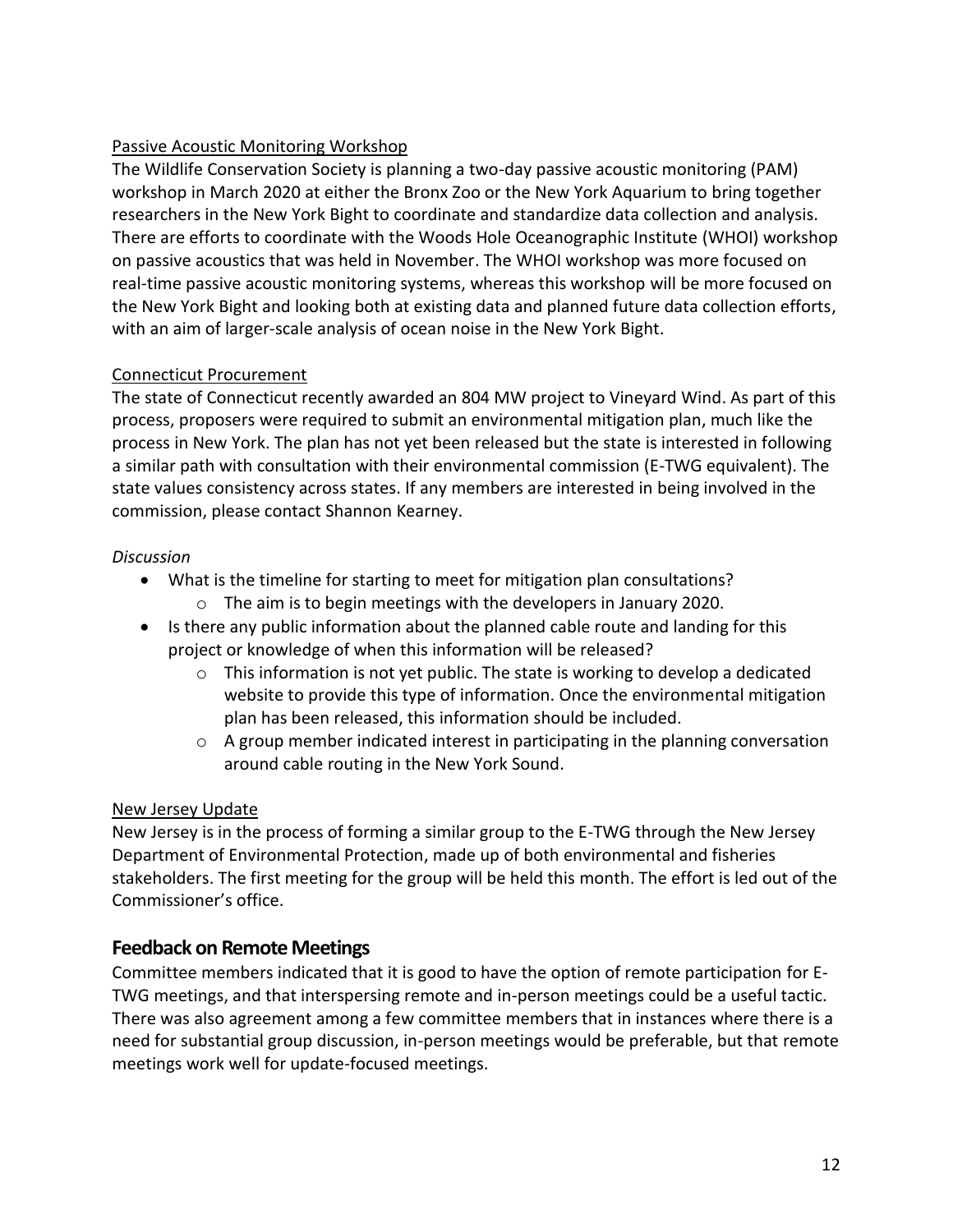# **Appendix A: List of Participants**

| <b>Point of Contact</b>     | Organization                                                                      | <b>Stakeholder Type</b>   | Role                           |
|-----------------------------|-----------------------------------------------------------------------------------|---------------------------|--------------------------------|
| <b>Kate McClellan Press</b> | <b>NYSERDA</b>                                                                    | <b>State Government</b>   | Convener/chair                 |
| Greg Lampman                | <b>NYSERDA</b>                                                                    | <b>State Government</b>   | Convener/chair                 |
| <b>Catherine Bowes</b>      | <b>National Wildlife</b><br>Federation                                            | eNGO                      | Advisor                        |
| Koen Broker                 | <b>Shell New Energies</b>                                                         | Developer                 | Advisor                        |
| <b>Francine Kershaw</b>     | <b>Natural Resources</b><br>Defense Council                                       | eNGO                      | Advisor                        |
| Jillian Liner               | <b>Audubon New York</b>                                                           | eNGO                      | Advisor                        |
| Carl LoBue                  | The Nature Conservancy                                                            | eNGO                      | Advisor                        |
| Laura Morales               | Equinor                                                                           | Developer                 | Advisor                        |
| Anita Murray                | <b>Wildlife Conservation</b><br>Society                                           | eNGO                      | Advisor                        |
| <b>Matt Robertson</b>       | Vineyard Wind                                                                     | Developer                 | Advisor                        |
| Sharon Benjamin             | <b>NOAA Fisheries</b>                                                             | <b>Federal Government</b> | Observer/technical<br>support  |
| Scott Johnston              | U.S. Fish and Wildlife<br>Service                                                 | <b>Federal Government</b> | Observer/<br>technical support |
| Shannon Kearney             | <b>Connecticut Department</b><br>of Energy and<br><b>Environmental Protection</b> | <b>State Government</b>   | Observer/<br>technical support |
| Keith Hanson                | <b>NOAA Fisheries</b>                                                             | <b>Federal Government</b> | Observer/technical<br>support  |
| <b>Sherryll Huber Jones</b> | New York Department of<br>Environmental<br>Conservation                           | <b>State Government</b>   | Observer/<br>technical support |

# **Support Staff present**

Farrah Andersen (Cadmus Group) Julia Gulka (BRI) Kate Williams (BRI)